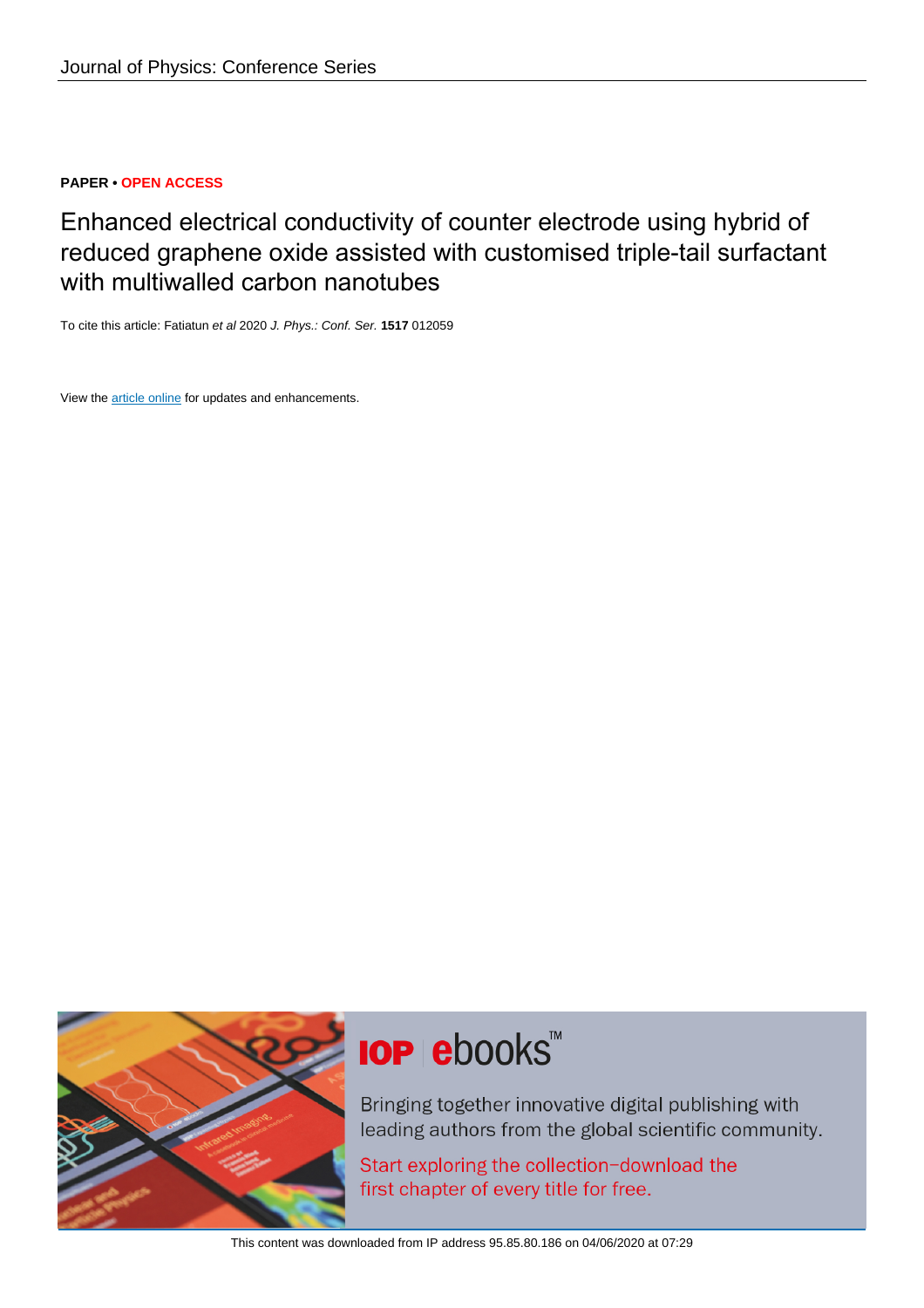Journal of Physics: Conference Series **1517** (2020) 012059

# **Enhanced electrical conductivity of counter electrode using hybrid of reduced graphene oxide assisted with customised triple-tail surfactant with multiwalled carbon nanotubes**

## **Fatiatun1\*, Firdaus<sup>1</sup> , S Jumini<sup>1</sup> , A B Suriani<sup>2</sup> , P Marwoto<sup>3</sup> , K M Wibowo<sup>4</sup> , B Astuti<sup>3</sup>**

<sup>1</sup> Department of Physics Education, Faculty of Education and Teaching, Universitas Sains Al-Qur'an, Wonosobo, Indonesia

<sup>2</sup> Department of Physics, Faculty of Science and Mathematics, Universiti Pendidikan Sultan Idris, Perak, Malaysia

<sup>3</sup> Department of Physics, Faculty of Mathematics and Natural Science, Universitas Negeri Semarang, Semarang, Indonesia

<sup>4</sup> Department of Electrical Engineering, Faculty of Industrial Technology, Universitas Islam Sultan Agung, Semarang, Indonesia

\*Email: [fatia@unsiq.ac.id](mailto:fatia@unsiq.ac.id)

**Abstract.** The fluorine-doped tin oxide (FTO) was utilized as a substrate in counter electrode (CE) fabrication using spray coating method. Hybrid of reduced graphene oxide (rGO) assisted by custom-made triple-tail sodium 1,4-bis(neopentyloxy)-3-(neopentyloxycarbonyl)-1,4 dioxobutane-2-silphonate (TC14) and commercially available single-tail sodium dodecyl sulphate (SDS) surfactants with multiwalled carbon nanotubes (CNTs) were developed as CE in dye sensitized solar cells (DSSCs) application. The rGO was fabricated by using reduction process from GO solution synthesized by electrochemical exfoliation method. During the reduction process, the reducing agent of hydrazine hydrate was utilized to reduce the oxygen functional group in synthesized GO solution. Hybrid of TC14-rGO and MWCNTs presented better structural and electrical properties than pure TC14-rGO. Higher electrical properties of TC14-rGO/MWCNTs hybrid was believed makes faster electron transport for the dye regeneration in DSCCs measurement. Therefore, the TC14-rGO/MWCNTs hybrid CE thin film showed suitable to be applied and developed in DSSCs application.

#### **1. Introduction**

Counter electrode (CE) shows a key role in dye sensitized solar cells (DSSCs) performance. Platinum (Pt) was a popular CE material for CE application due to its high electrical conductivity and stability [1]. However, Pt included in expensive material, thus should be replaced with another materials. Carbonaceous materials such as graphene [2], carbon [3] and carbon nanotubes (CNTs) [4] demonstrate a good materials for CE in DSSCs application because of its cheap and abundance in nature. Among all, graphene shows a promising alternative for Pt. Graphene presents a low cost production, high electrical conductivity, high surface area, high mechanical robustness, high optical transparency and high electrocatalytic activity [5-6].

Content from this work may be used under the terms of the Creative Commons Attribution 3.0 licence. Any further distribution of this work must maintain attribution to the author(s) and the title of the work, journal citation and DOI. Published under licence by IOP Publishing Ltd 1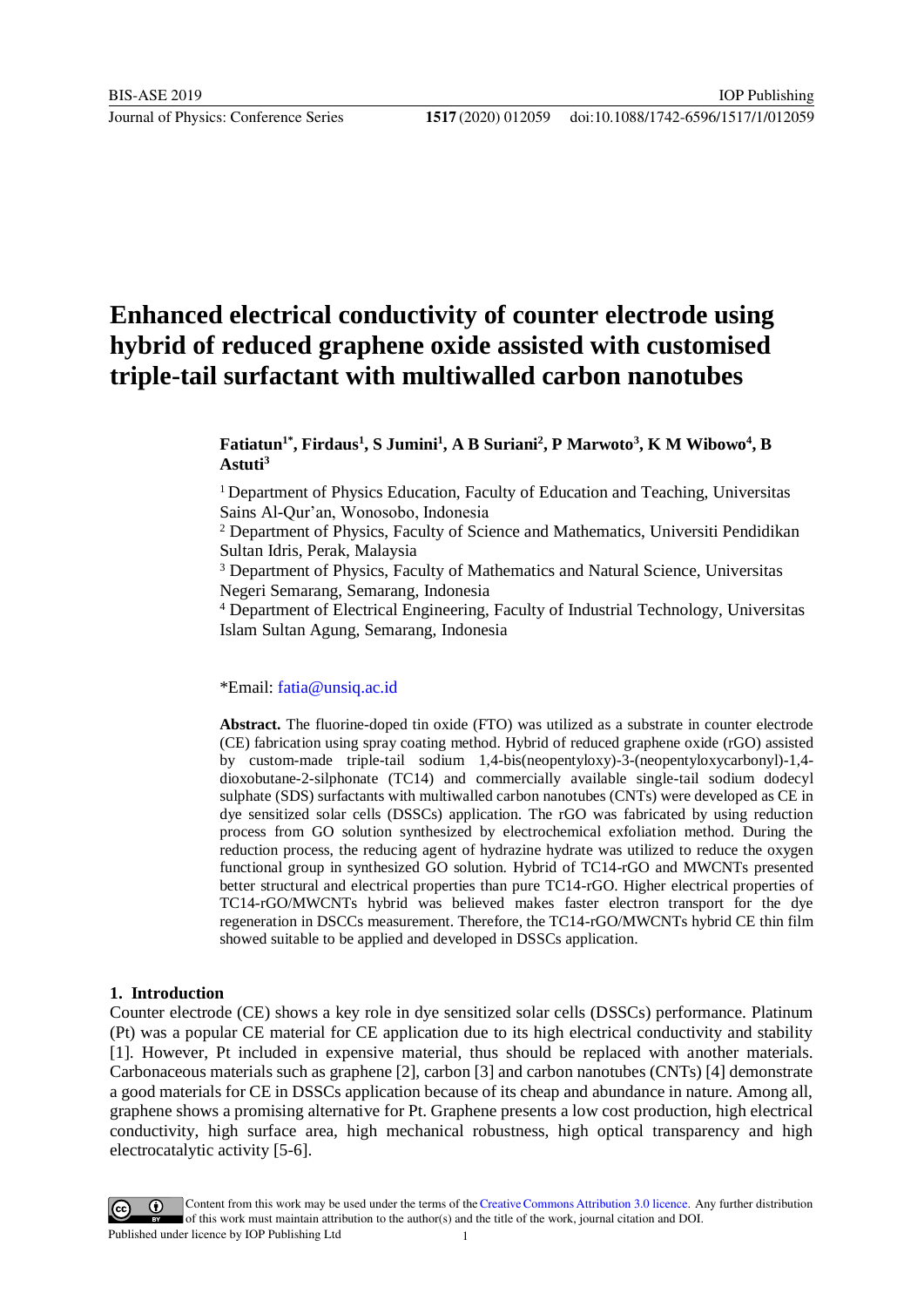Journal of Physics: Conference Series **1517** (2020) 012059

In the recent years, the derivatives of graphene such as graphene oxide (GO) and reduced graphene oxide (rGO) were developed as CE for DSSCs application. Easy fabrication and low cost production of GO leads a high development in research area. The GO can be synthesized by using electrochemical exfoliation [7-8] and Hummers' method [9]. High cost and long time production of Hummers' method caused an inefficient in GO production. Electrochemical exfoliation demonstrates better method than Hummers' method because of its low cost production, easy fabrication, environmentally friendly and can produce in large scale for single production [10-11].

The custom-made triple-tail sodium 1,4-bis (neopentyloxy) -3- (neopentyloxycarbonyl)-1,4 dioxobutane-2-silphonate TC14) and commercially available single-tail sodium dodecyl sulphate (SDS) surfactants were used to assist the water-based electrochemical exfoliation process. In electrochemical exfoliation method, triple-tail TC14 surfactant presents better intercalation process than single-tail SDS surfactant during the GO synthesis because it offers triple interaction. Triple-tail TC14 surfactant also resulted better quality of produced GO and less agglomeration [12]. However, the produced GO contains high oxygen functional group thus can be decreased using reduction process in order to produce rGO. Reducing agent of hydrazine hydrate is used during reduction process which helps in oxygen functional group reduction [13].

The produced rGO was composited with multiwalled CNTs (MWCNTs) in order to increase the electrical and structural properties of CE thin film. In this study, MWCNTs are produced from waste palm oil (WPO) which is easily found in the environment [14]. The MWCNTs presents high optical, high electrical conductivity and high mechanical properties [4, 15]. Actually, based on the roll walls number, CNTs have three structures including single-walled carbon nanotubes (SWCNTs), doublewalled carbon nanotubes (DWCNTs) and multi-walled carbon nanotubes (MWCNTs). Among all, the MWCNTs are widely used as CE material due to its better in electronic properties. The spray coating method was used to fabricate the CE samples such as SDS-rGO, TC14-rGO and TC14-rGO/MWCNTs hybrid thin films. Spray coating method presents simple, easy, low cost and can produce in large scale production [16].

#### **2. Method**

The CE thin films can be fabricated by using five steps. Firstly, preparation of FTO substrate. The FTO substrates  $(2x2)$  cm<sup>2</sup> were cleaned in Power Sonic410 ultrasonic cleaner which was operated at temperature of 50°C. The FTO substrates were immersed in acetone, methanol and deionized (DI) water for 5 mins, respectively. The immersed substrates were then dried for 15 mins at 90°C.

Secondly, the synthesis of GO by using electrochemical exfoliation method in an electrolyte solution containing surfactant. The custom-made triple-tails TC14 and commercially available single-tail SDS surfactants were utilized to synthesize GO which the GO solution was prepared by using 0.1 M electrolyte. Two pieces of graphite rods with high purity (99.99%) were used in this exfoliation process. In this study, graphite rods have diameter and length of around 10 and 150 cm, respectively. The electrochemical exfoliation method used two graphite rods which were partially immersed in the electrolyte solution and connected to 7 V potential for 24 hours at room temperature. The electrolyte was prepared by mixing dissolve custom-made TC14 and commercially available SDS surfactant in DI water, then the direct current (DC) voltage was connected between the graphite electrodes.

Thirdly, the synthesized TC14- and SDS-GO was then reduced by using reduction process to produce TC14-and SDS-rGO. During the reduction process, reducing agent utilized hydrazine hydrate (80% soluble in water), an approximate ratio with GO solution was 1:100. The reduction process was carried out at ~95°C for 24 hours. Fourthly, the produced TC14-rGO solution was composited with MWCNTs by using 1 weight % of MWCNTs that was prepared from 25 ml of TC14-rGO solution and 0.254 gram of MWCNTs powder. The TC14-rGO/MWCNTs hybrid solution was stirred for 1 hour and sonicated for 30 mins at room temperature.

Fifthly, transfer process of TC14-rGO, SDS-rGO and TC14-rGO/MWCNTs hybrid solution were done by using spray coating method. Prior to transfer process, the FTO substrate pre-heated on a hot plate at 120°C for 5 mins. An airbrush system with diameter size 0.25 mm was utilized in this method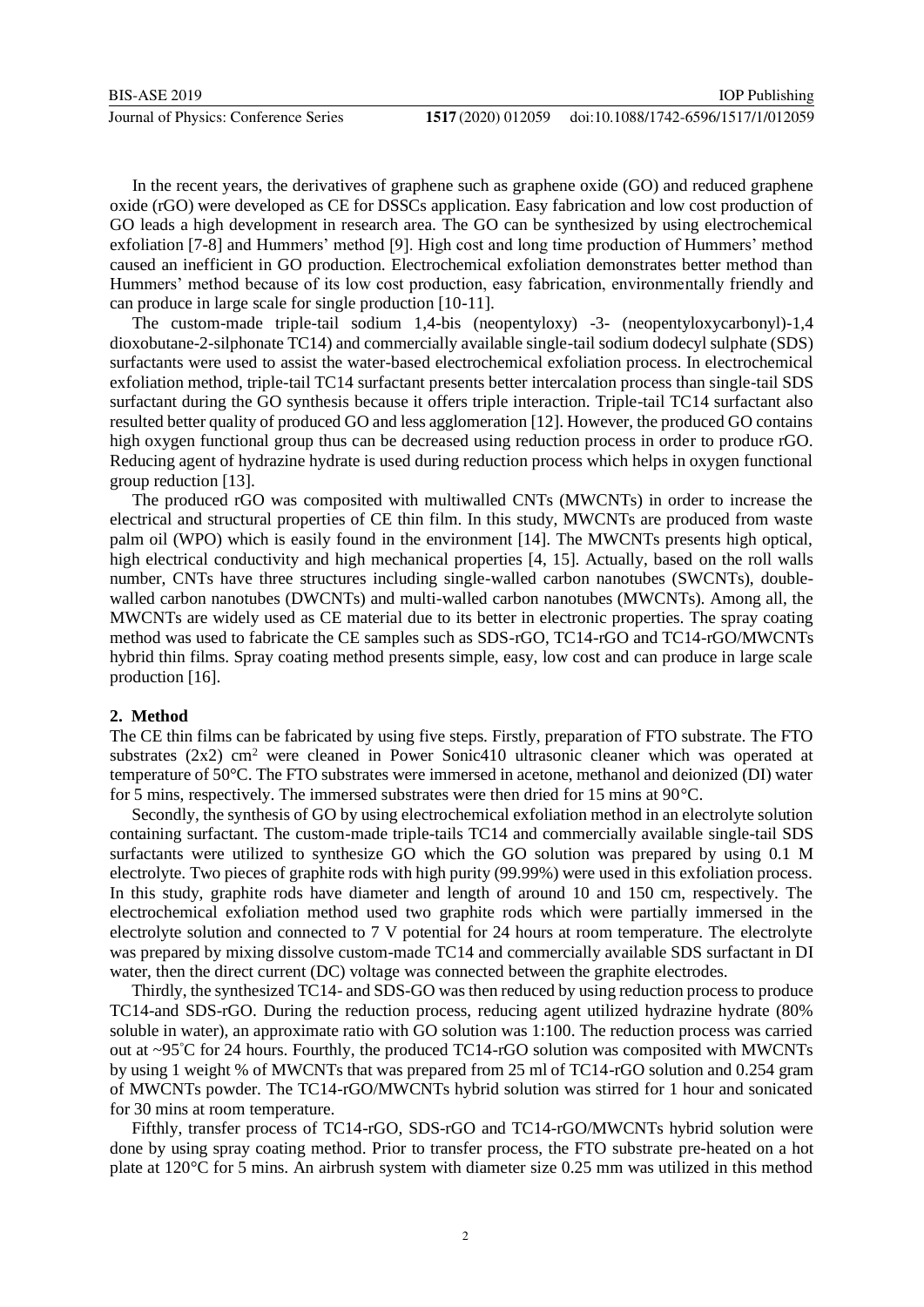BIS-ASE 2019 Journal of Physics: Conference Series **1517** (2020) 012059

and FTO substrate was sprayed with constant distance of around 10 cm from the nozzle. Finally, the TC14-rGO, SDS-rGO and TC14-rGO/MWCNTs hybrid thin films were annealed for 1 hour at 400°C in argon ambient.

# **3. Result and Discussion**

Figure 1 present FESEM images and EDX analysis of CE thin films. The TC14-rGO (Figure 1(a)) shows a thin layer and sheet-like structure in the edge. Less agglomeration is also demonstrated by fesem image of TC14-rGO. The triple-tail TC14 surfactant promotes a better exfoliation, dispersion and stabilization as compared to single tail of SDS surfactant. The performance of triple-tail TC14 surfactant during the GO synthesis can be confirmed by EDX analysis. Figure 1(b) presents the EDX analysis of TC14-rGO that revealed higher atomic percentage of carbon (C) of 53.43% than oxygen (O) of 46.57%. This indicated successful reduction process in rGO production. The thick layer of SDS-rGO is shown in Figure 1(c). The EDX analysis of SDS-rGO also shows lower atomic percentage of C of 51.83% as compared to TC14-rGO of 53.43%. Based on these results, the triple tails TC14-rGO presents better structural properties for CE in DSSCs application.







e. TC14-rGO/MWCNTs hybrid f. TC14-rGO/MWCNTs hybrid





**Figure 1**. Fesem images with EDX analysis of (a)-(b) TC14-rGO, (c)-(d) SDS-rGO and (e)-(f) TC14 rGO/MWCNTs hybrid

0 2 4<br>Full Scale 3647 cts Cursor: 0.000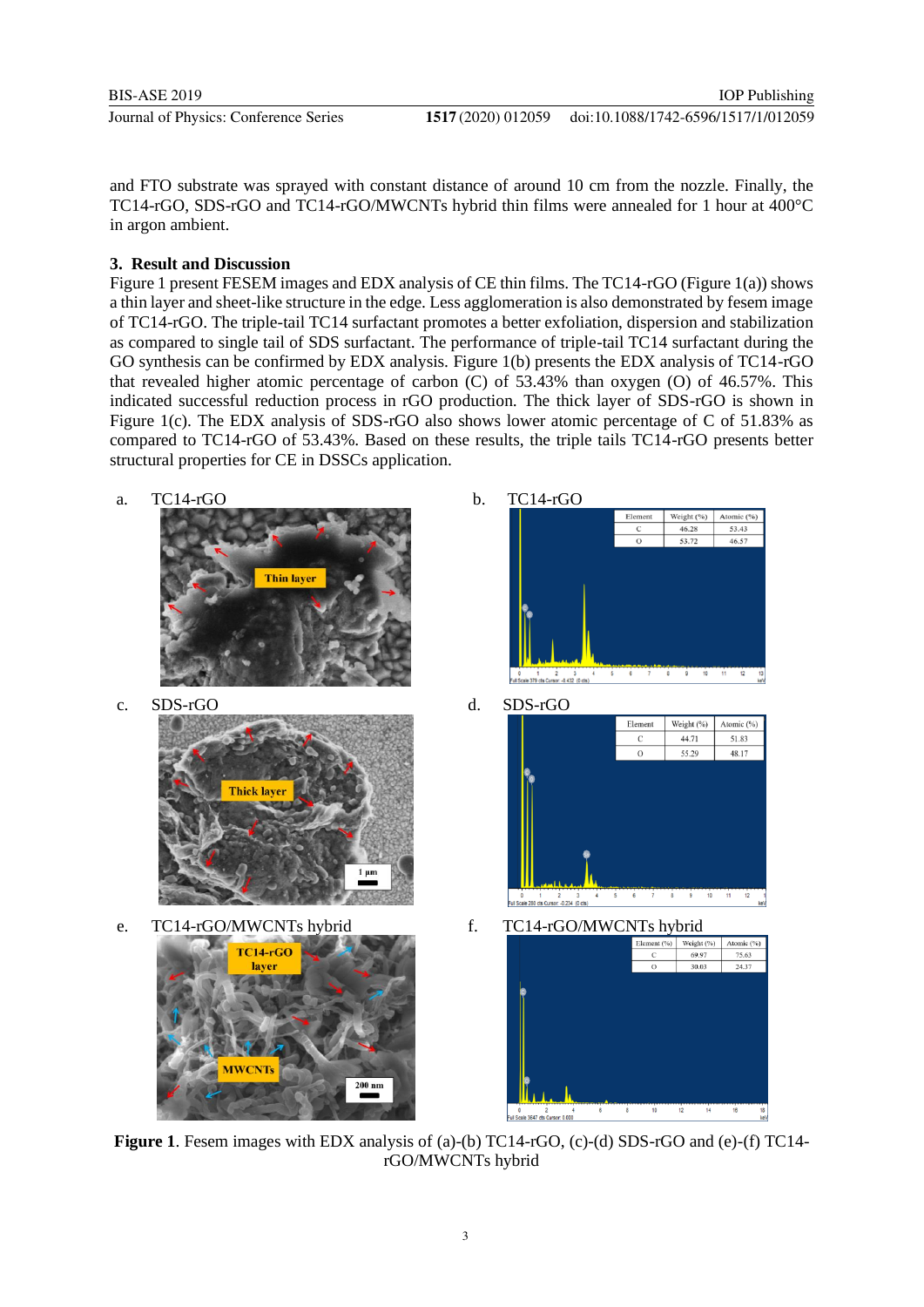Journal of Physics: Conference Series **1517** (2020) 012059

The fesem image of TC14-rGO/MWCNTs hybrid (Figure 1(e)) demonstrates a well-dispersed and scattered on FTO substrate. The vacancies between TC14-rGO layers (red arrows) are connected by conjugated network of MWCNTs (blue arrows) [4]. The successful composite of TC14-rGO and MWCNTs is proved by EDX analysis in Figure 1(f). The TC14-rGO/MWCNTs hybrid reveals higher atomic percentage of C (75.63%) as compared to pure TC14-rGO thin film (53.43%).

The micro-Raman spectra of TC14-rGO, SDS-rGO and TC14-rGO/MWCNTs hybrid CE thin films are demonstrated in Figure 2. This analysis can be also used to determine the disordered structure of carbonaceous CE materials. The D- and G-band of TC14-rGO at 1368 and 1590 cm−1, respectively. The defects in carbon lattice can be obtained from the value of D-band [17]. The D-band also presents vibrations of  $sp<sup>3</sup>$  carbon atoms. Moreover, the G-band reveals the exfoliated sheet layers during the GO synthesis by using electrochemical exfoliation method and shows the vibrations of sp<sup>2</sup>-bonded carbon atoms [18]. The TC14-rGO demonstrates higher D-band peak intensity as compared to SDS-rGO which indicates higher defects in the TC14-rGO film. Meanwhile, the SDS-rGO shows D- and G-band at 1355 and 1587 cm<sup>-1</sup>, respectively.

From the Figure 2, the  $I_D/I_G$  ratio can be also determined to predict the presence of defects and size of the sp<sup>2</sup> domains on the CE samples [19]. High  $I<sub>D</sub>/I<sub>G</sub>$  ratio of TC14-rGO (0.92) also indicates the amount of new form graphitic crystallites and increasing number of  $sp^2$  domain [20]. Higher  $I_D/I_G$  ratio (0.92) of TC14-rGO than SDS-rGO (0.75) was believed due to more successful reduction process which presents higher reduction of O content in the TC14-rGO solution [21]. The 2D-band is also observed in all samples which can be also utilized to distinguish the number of rGO layers [22]. The 2D-band of TC14-rGO and SDS-rGO is observed at 2766 and 2716 cm<sup>-1</sup>, respectively. A broad of 2D-band of TC14rGO demonstrates that the produced rGO shows higher defect level after reduction process, this also proven by higher  $I_D/I_G$  ratio.



**Figure 2**. Micro-Raman spectra of TC14-rGO, SDS-rGO and TC14-rGO/MWCNTs hybrid thin films

The  $I_D/I_G$  ratio decreases to be around 0.35, this was affected by addition of MWCNTs in TC14-rGO sample. Its lower  $I_D/I_G$  ratio was believed contributed from a low  $I_D/I_G$  ratio of pure MWCNTs that consist of higher  $sp^2$  structure [23]. The MWCNTs material also shows low O content, so it exhibits a small defect and this causes a decrement of  $I_D/I_G$  ratio. After the TC14-rGO was composited with the MWCNTs, the D-, G- and 2D-bands shifted to a lower wavelength when was compared to pure TC14 rGO. The summary of micro-Raman analysis of TC14-rGO, SDS-rGO and TC14-rGO/MWCNTs hybrid thin films are tabulated in Table 1. This shifting was believed due to the π-stacking interaction between the TC14-rGO sheets and side-walls of MWCNTs [24]. Based on the  $I_D/I_G$  ratio, it can be concluded that the TC14-rGO/MWCNTs hybrid reveals lower disorder structure than pure TC14-rGO and indicates a good CE sample.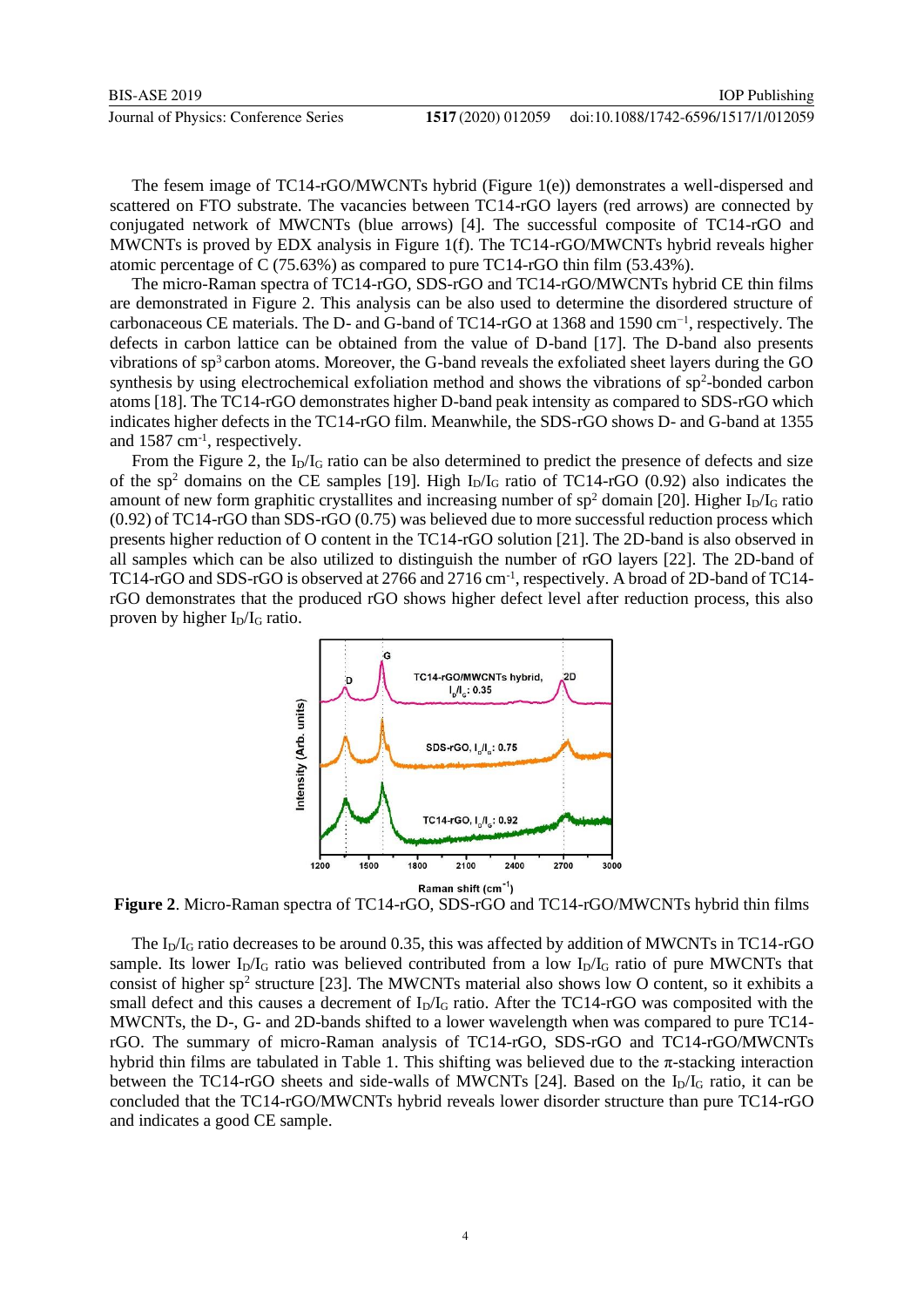| <b>Table 1.</b> Micro-Raman analysis results of TC14-rGO, SDS-rGO and TC14-rGO/MWCNTs hybrid |
|----------------------------------------------------------------------------------------------|
| thin films                                                                                   |

| Sample                 | D-peak $\rm (cm^{-1})$ | $G$ -peak $(cm-1)$ | $I_D/I_G$ ratio | 2D-peak $(cm^{-1})$ |
|------------------------|------------------------|--------------------|-----------------|---------------------|
| $TC14-rGO$             | 1368                   | 1590               | 0.92            | 2766                |
| $SDS-rGO$              | 1355                   | 1587               | 0.75            | 2716                |
| TC14-rGO/MWCNTs hybrid | 1352                   | 1581               | 9.35            | 2690                |

Figure 3 shows the electrical properties of TC14-rGO, SDS-rGO and TC14-rGO/MWCNTs hybrid thin films which can be determined using four-point probe measurement. Higher electrical conductivity is presented by TC14-rGO of  $\sim$ 5.6 x 10<sup>-1</sup> S.cm<sup>-1</sup> as compared to SDS-rGO ( $\sim$ 5 x 10<sup>-1</sup> S.cm<sup>-1</sup>). Lower electrical conductivity of SDS-rGO was believed due to thicker layer and agglomerated structure which decelerates the electron movement in the sample. The electrical conductivity of TC14-rGO greatly increases when it was composited with the MWCNTs to be around  $\sim 6.5 \times 10^{-1}$  S.cm<sup>-1</sup>. This was believed due to a good electrical conductivity of pure MWCNTs produced from palm oil precursor. Based on these results, the TC14-rGO/MWCNTs hybrid demonstrates better electrical conductivity as compared to pure TC14-rGO and SDS-rGO thus suitable to be applied as CE sample for DSSCs application. The details of electrical properties of TC14-rGO, SDS-rGO and TC14-rGO/MWCNTs hybrid are listed in Table 2.



**Figure 3**. I-V curves of TC14-rGO, SDS-rGO and TC14-rGO/MWCNTs hybrid thin films

| <b>Table 2.</b> Four-point probe measurement results of TC14-rGO, SDS-rGO and |
|-------------------------------------------------------------------------------|
| TC14-rGO/MWCNTs hybrid thin films                                             |

| Sample                 | Resistivity, $\rho$<br>$(\Omega$ .cm) | Conductivity, $\sigma$<br>$(S.cm^{-1})$ |
|------------------------|---------------------------------------|-----------------------------------------|
| $TC14-rGO$             | 1.76                                  | $5.6 \times 10^{-1}$                    |
| $SDS-rGO$              | 1.99                                  | $5 \times 10^{-1}$                      |
| TC14-rGO/MWCNTs hybrid | l.53                                  | 6.5 x $10^{-1}$                         |

# **4. Conclusion**

The best structural and electrical properties of CE sample is shown by TC14-rGO/MWCNTs hybrid thin film. The TC14-rGO presents less agglomeration and TC14-rGO/MWCNTs hybrid demonstrates a welldispersed and scattered on FTO substrate. The vacancies between TC14-rGO layers (red arrows) are connected by conjugated network of MWCNTs (blue arrows). The TC14-rGO/MWCNTs hybrid also demonstrates higher atomic percentage of C (75.63%) as compared to pure TC14-rGO thin film  $(53.43%)$ . The lowest I<sub>D</sub>/I<sub>G</sub> ratio of TC14-rGO/MWCNTs hybrid of 0.35 was believed due to low O content of pure MWCNTs material, so it exhibits a small defects and low disorder structure. In electrical properties, the TC14-rGO/MWCNTs hybrid thin film also presents the highest electrical conductivity